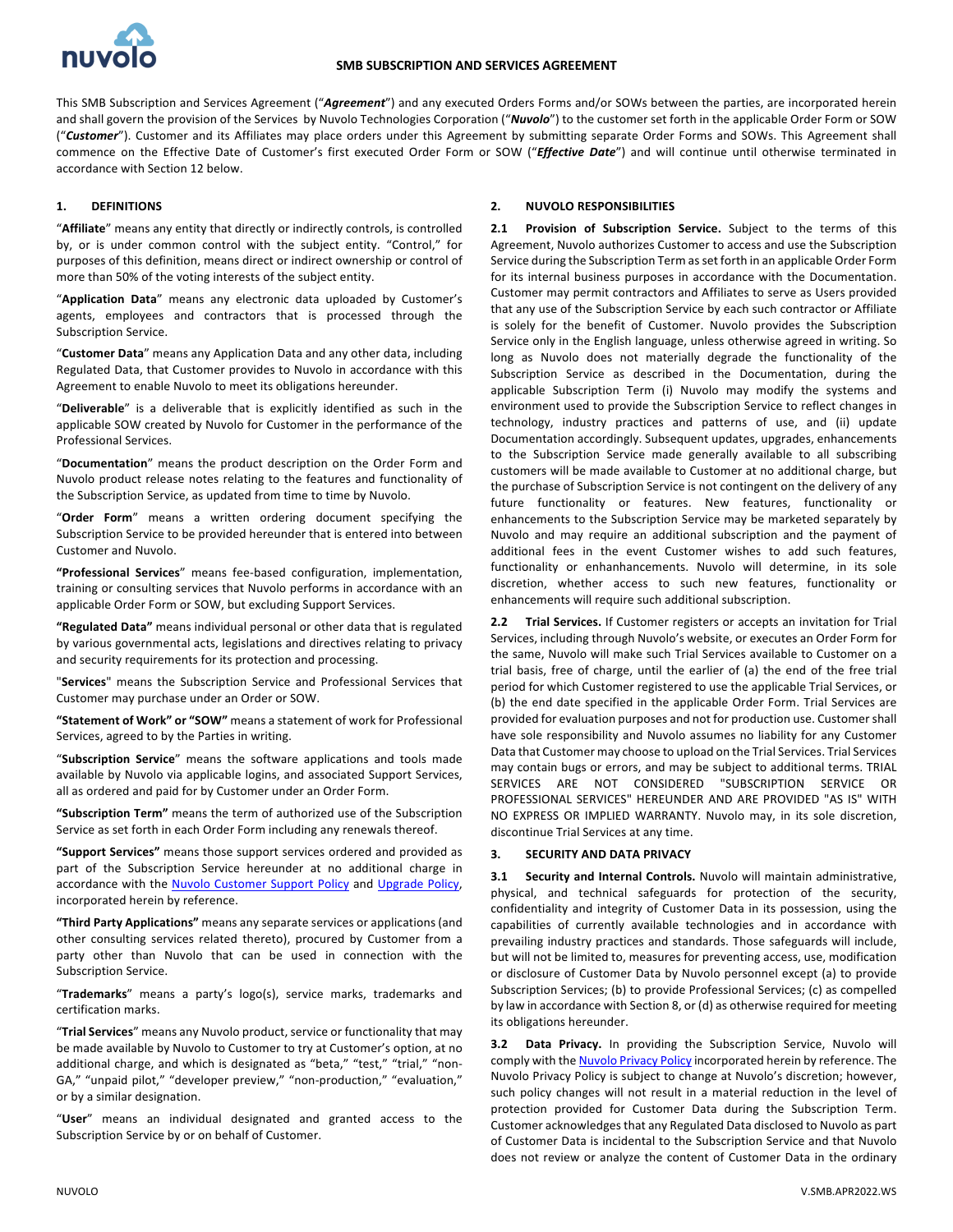course of operating the Subscription Service. Customer acknowledges that Customer Data shall not include Regulated Data outside of the work-related data of Customer personnel who use the Subscription Service. For any such incidental access to Regulated Data, Nuvolo shall comply with applicable requirements and process any such Regulated Data consistent with this Agreement and as necessary to provide the Subscription Service, which shall be considered Customer's instructions related thereto. Customer agrees that it shall be solely responsible for complying with any obligations under any government law or regulation that requires any review or analysis of such content.

**3.3 Compliance with Law.** Nuvolo will comply with all laws applicable to the provision of the Subscription Service, including applicable security breach notification laws, but not including any laws applicable to the Customer's industry that are not generally applicable to information technology services providers.

**3.4 Access to Systems.** Nuvolo's obligations extend only to those systems, networks, network devices, facilities and components over which Nuvolo exercises sole control. For clarity, Nuvolo shall not be liable for: (i) the actions and ommissions of Customer personnel with access to the Subscription Services; (ii) Customer Data including any Regulated Data in Customer's virtual private network (VPN) or third-party network; or (iii) any Customer Data processed by Customer in violation of this Agreement. For the avoidance of doubt, Nuvolo does not have access to Customer's production instance of of the Subscription Service without Customer personnel providing such access.

#### **4. USE OF SUBSCRIPTION SERVICE**

**4.1 Subscription Limits.** The Subscription Service is subject to usage and other limits, including quantities and/or functionality restrictions referenced in the applicable Order Forms and Documentation. Unless otherwise agreed in writing, (a) Customer usage may not exceed the applicable use and access rights ordered and paid for, (b) a User's password may not be shared with any other individual, and (c) a User identification may be reassigned by Customer to a new individual replacing one who no longer requires ongoing use of the Subscription Service. Customer will reasonably cooperate with any Nuvolo audit of Customer's use of the Subscription Service, which may require Customer to run reports for Nuvolo's review. If Nuvolo determines that Customer has exceeded its permitted use of the Subscription Service then Nuvolo will notify Customer and within thirty (30) days thereafter. Customer, at its option, shall either: (i) disable any unpermitted use or (ii) purchase additional subscriptions commensurate with Customer's actual use.

**4.2 Customer Responsibilities.** Customer will (a) be responsible for Users' compliance with this Agreement; (b) be responsible for the accuracy, quality and legality of Customer Data; (c) use commercially reasonable efforts to prevent unauthorized access to or use of Subscription Service, and notify Nuvolo promptly of any unauthorized access or use; (d) use the Subscription Service only in accordance with the Documentation; (e) take commercially reasonable steps to ensure the security and compliance of the controls used by Customer in accessing the Subscription Service; and (f) comply with all legal and regulatory requirements in its use of any Subscription Service and the means by which Customer acquired Customer Data.

**4.3 Usage Restrictions.** Customer will not and will not permit any third party to do the following with respect to the Subscription Service: (i) use it or any external programs in a manner that intentionally circumvents usage restrictions; (ii) license, sub-license, sell, re-sell, rent, lease, transfer, distribute, time share or otherwise make any of it available for access by third parties except as expressly provided herein; (iii) access it for the purpose of developing or operating products or services intended to compete with it; (iv) disassemble, reverse engineer or decompile it; (v) copy, create derivative works or otherwise modify it except as permitted in this Agreement; (vi) remove or modify a copyright or other proprietary rights notice in it; (vii) use it to reproduce, distribute, display, transmit or use illegal material or material protected by copyright or other intellectual property right (including the rights of publicity or privacy) without first obtaining the permission of the owner; (viii) use it to create, use, send, store or run code,

files, scripts, agents or programs intended to do harm, including viruses, worms, time bombs and Trojan horses or other harmful computer code, files, scripts, agents or other programs or otherwise engage in a malicious act or disrupt its security, integrity or operation; or (ix) access or disable any Nuvolo or third party data, software or network.

**4.4 Third Party Applications.** In support of Customer's authorized internal business use of the Subscription Service, Nuvolo may provide URL links or interconnectivity within the Subscription Service to facilitate Customer's use of Third-Party Applications. Notwithstanding the foregoing, any use or procurement of Third-Party Applications are solely at Customer's discretion and between Customer and the applicable third party. Nuvolo will have no liability for such Third-Party Applications.

#### **5. PROFESSIONAL SERVICES**

**5.1 Standard Professional Services.** A description of Nuvolo's standard Professional Services offerings, including certain onboarding and training, may be found in the Documentation. Standard Professional Services may be identified in an Order Form without the need for issuance of an SOW.

**5.2 Other Professional Services.** For any non-standard Professional Services, Nuvolo will provide Customer with Professional Services as set forth in the applicable SOW. Each SOW will include, at a minimum (i) a description of the Professional Services and any Deliverable to be delivered to Customer; (ii) the scope of Professional Services; (iii) the schedule for the provision of such Professional Services; and (iv) the applicable fees for such Professional Services, if not specified elsewhere.

**5.3 Change Orders.** Changes to contracted Professional Services will require, and shall become effective only when, fully documented in a written change order (each a "Change Order") signed by duly authorized representatives of the parties prior to implementation of the changes. Such changes may include, for example, changes to the scope of work and any corresponding changes to the estimated fees and schedule. Change Orders shall be deemed part of, and subject to, this Agreement.

**5.4 Designated Contact and Cooperation.** Customer will designate a contact for Nuvolo, will cooperate with Nuvolo, will provide Nuvolo with accurate and complete information, will provide Nuvolo with such assistance and access as Nuvolo may reasonably request, and will fulfill its responsibilities as set forth in this Agreement and the applicable SOW. Nuvolo Affiliates and contractors may perform certain aspects of the Professional Services hereunder provided that Nuvolo remainsfully liable for same and responsible for ensuring that any of Nuvolo's obligations under this Agreement performed by its Affiliates and contractors are carried out in accordance with this Agreement. If applicable, while on Customer premises, Nuvolo personnel shall comply with reasonable Customer rules and regulations regarding safety, conduct, and security made known to Nuvolo.

#### **6. FEES AND PAYMENT**

**6.1 Fees.** Customer will pay all fees as specified in an Order Form or SOW, as applicable. Except as otherwise specified herein or in an Order Form or SOW, (i) fees are based on Subscription Service usage rights purchased and not actual usage, (ii) payment obligations are non-cancellable and fees paid are non-refundable, (iii) quantities purchased cannot be decreased during the relevant Subscription Term and (iv) partial payments on invoices will be considered a breach of this Section 6.

**6.2 Invoicing and Payment.** Subscription Service fees will be invoiced annually in advance in accordance with the relevant Order Form. Unless otherwise stated in the Order Form, fees are due net 30 days from invoice date. Nuvolo requires payment to be submitted via Automated Clearing House (ACH) or other electronic means. Customer shall provide Nuvolo with their ACH or electronic invoicing information no later than the Effective Date of this Agreement. Customer is responsible for providing complete and accurate billing and contact information to Nuvolo and notifying Nuvolo of any changes to such information. Unless otherwise agreed in the applicable SOW, Professional Services fees will be invoiced on a time and materials basis, weekly in arrears.

**6.3 Purchase Orders.** If Customer issues a purchase order, then it shall be for at least the full amount of the Order Form. Any additional or conflicting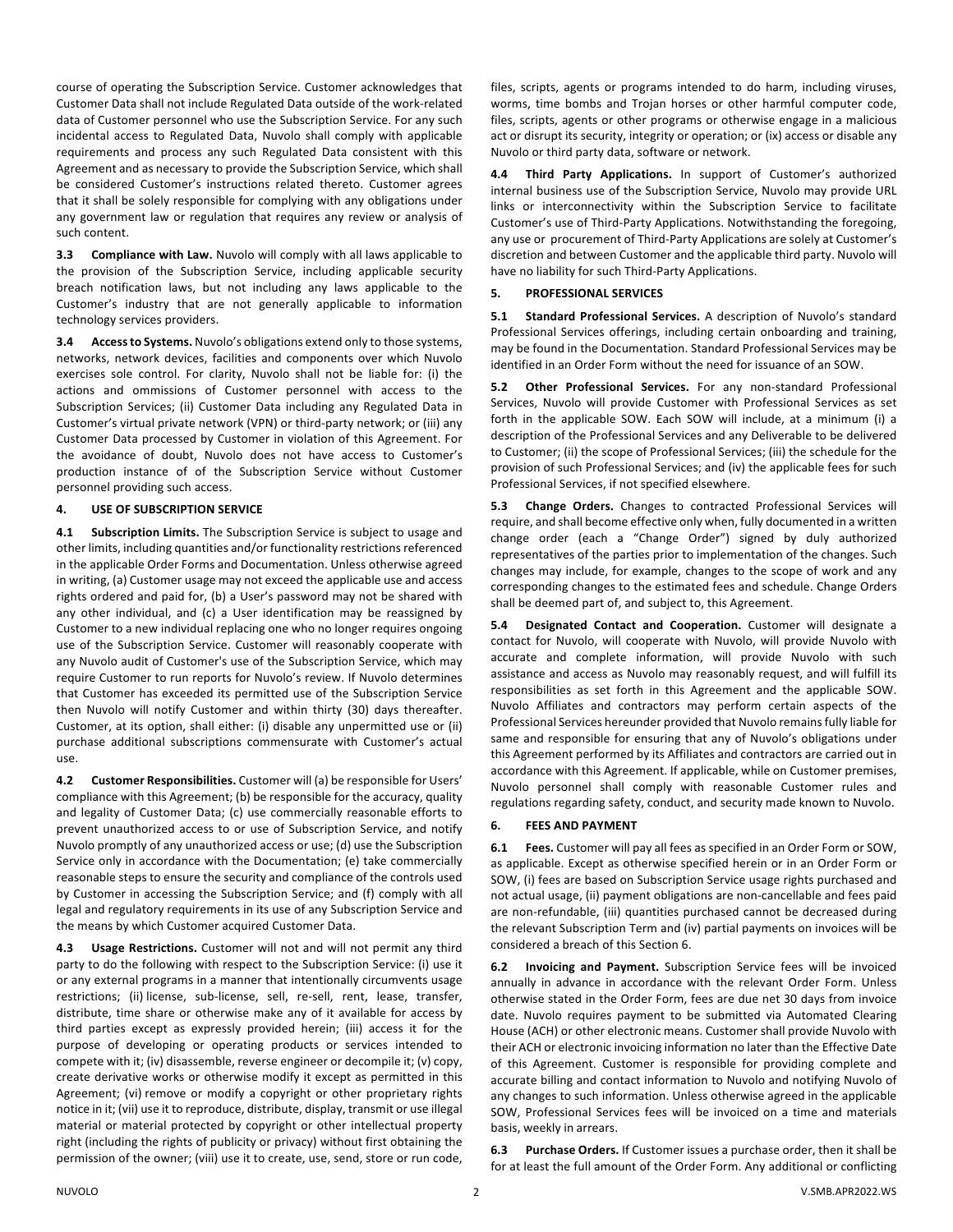terms appearing in a purchase order or new supplier or vendor setup form shall not amend the Order Form or this Agreement. Upon request, Nuvolo shall reference the purchase order number on its invoices (solely for administrative convenience) so long as Customer provides the purchase order at least ten (10) business days prior to the date of the invoice.

**6.4 Overdue Charges.** If any invoiced amount is not received by Nuvolo by the due date, then without limiting Nuvolo's rights or remedies, those charges may accrue late interest at the rate of one and a half percent (1.5%) of the outstanding balance per month, or the maximum rate permitted by law, whichever is lower.

**6.5 Suspension of Subscription Service.** If any amount owed by Customer is thirty (30) days or more overdue, Nuvolo may, without limiting its other rights and remedies, suspend the Subscription Service until such amounts are paid in full, provided Nuvolo has given Customer at least ten (10) days' prior notice that its account is overdue.

**6.6 Payment Disputes.** Nuvolo will not exercise its rights under Section 6.5 with respect to non-payment by Customer if Customer is disputing the applicable charges reasonably and in good faith and is cooperating diligently to resolve the dispute. If the parties are unable to resolve such a dispute within thirty (30) days, Nuvolo may exercise any right herein and each party shall have the right to seek any remedies it may have under this Agreement, at law or in equity, irrespective of any terms that would limit remedies on account of a dispute. For clarity, any undisputed amounts must be paid in full when due.

**6.7 Taxes.** Nuvolo's fees do not include any taxes, levies, duties or similar governmental assessments of any nature, including, for example, valueadded, sales, use or withholding taxes, assessable by any jurisdiction whatsoever (collectively, "**Taxes**"). Customer is responsible for paying all Taxes associated with its purchases hereunder. If Nuvolo has the legal obligation to pay or collect Taxes for which Customer is responsible under this section, Nuvolo will invoice Customer and Customer will pay that amount unless Customer provides Nuvolo with a valid tax exemption certificate authorized by the appropriate taxing authority which must be provided before the Effective Date. Nuvolo will calculate applicable Taxes based on the address where Customer primarily uses the Subscription Service as specified in the relevant Order Form. Customer will be responsible for self-assessing and paying any additional Taxes arising from its use of Subscription Service at a different address. Customer will promptly notify Nuvolo of any changes to a Customer address specified in an Order Form. For clarity, Nuvolo is solely responsible for taxes assessable against it based on its income, property and employees.

**6.8 Affiliate Ordering.** Customer Affiliates may purchase the Subscription Service from Nuvolo by executing a separate Order Form which is governed by the terms of this Agreement. This will establish a new and separate agreement between the Customer Affiliate and Nuvolo.

**6.9 Future Functionality.** Customer agrees that its purchases are not contingent on the delivery of any future functionality or features, or dependent on any oral or written public comments made by Nuvolo regarding future functionality or features.

### **7. INTELLECTUAL PROPERTY AND LICENSES**

**7.1 Nuvolo Ownership.** As between Nuvolo and Customer, all rights, title, and interest in and to all intellectual property rights in the Subscription Service are owned exclusively by Nuvolo notwithstanding any other provision in this Agreement or any other agreement as signed between the parties. Except as expressly provided in this Agreement, Nuvolo reserves all rights in the Subscription Service and does not grant Customer any rights, express or implied or by estoppel.

**7.2 Customer Ownership.** As between Customer and Nuvolo, Customer shall retain all rights, title, and interest in and to its intellectual property rights in Customer Data.

**7.3 License by Customer for Customer Data.** Solely to the extent required to provide the Subscription Service in accordance with this Agreement, Customer grants Nuvolo a worldwide, limited-term license to copy, transmit and display Customer Data. Subject to the limited license granted herein,

Nuvolo acquires no right, title or interest from Customer or its licensors under this Agreement in or to any Customer Data.

**7.4 License by Customer to Use Feedback**. Customer grants to Nuvolo a worldwide, perpetual, irrevocable, royalty-free license to use and incorporate into the Subscription Service any suggestion, enhancement request, recommendation, correction or other feedback provided by Customer or Users relating to the operation of the Subscription Service. For the avoidance of doubt, Nuvolo's exposure to Customer Data, without more, does not constitute feedback.

**7.5 Deliverables.** Excluding any property that constitutes Outside Property, any Deliverables shall be the sole property of Customer upon Customer's payment in full of all associated Professional Services fees. Nuvolo shall execute and, at Customer's written request, require its personnel to execute any document that may be necessary or desirable to establish or perfect Customer's rights to the ownership of such Deliverables. For purposes of this Agreement, "Outside Property" means any and all technology and information, methodologies, data, designs, ideas, concepts, know-how, techniques, user-interfaces, templates, documentation, software, hardware, modules, development tools and other tangible or intangible technical material or information that Nuvolo possesses or owns prior to the commencement of Professional Services or which it develops independent of any activities governed by this Agreement, and any derivatives, modifications or enhancements made to any such property. Outside Property shall also include any enhancements, modifications or derivatives made by Nuvolo to the Outside Property while performing Professional Services hereunder, and any software, modules, routines or algorithms which are developed by Nuvolo during the term in providing the Professional Services to Customer, provided such software, modules, routines or algorithms have general application to work performed by Nuvolo for its other customers and do not include any content that is specific to Customer or which, directly or indirectly, incorporate or disclose Customer's Confidential Information.

**7.6 Outside Property License**. To the extent that Nuvolo incorporates any Outside Property into any Deliverables, then Nuvolo hereby grants Customer a limited, royalty-free, non-exclusive, non-transferable (subject to Section 13.12), without right to sublicense, license to use such Outside Property delivered to Customer solely as necessary for and in conjunction with Customer's use of the Deliverables during the Subscription Term.

**7.7 Federal Government End Use Provisions(only applicable for the US)**. Nuvolo provides the Subscription Service, including related software and technology, for ultimate federal government end use solely in accordance with the following: Government technical data and software rights related to the Subscription Service include only those rights customarily provided to the public as defined in this Agreement. This customary commercial license is provided in accordance with FAR 12.211 (Technical Data) and FAR 12.212 (Software) and, for Department of Defense transactions, DFAR 252.227- 7015 (Technical Data – Commercial Items) and DFAR 227.7202-3 (Rights in Commercial Computer Software or Computer Software Documentation). If a government agency has a need for rights not granted under these terms, it must negotiate with Nuvolo to determine if there are acceptable terms for granting those rights, and a mutually acceptable written addendum specifically granting those rights must be included in any applicable agreement.

### **8. CONFIDENTIALITY**

**8.1 Definition.** Confidential Information means: (a) Subscription Service (which is Confidential Information of Nuvolo); (b) Customer Data (which is Confidential Information of Customer); (c) any other information of a party that is disclosed in writing or orally and is designated as Confidential at the time of disclosure, or that due to the nature of the information the receiving party would clearly understand to be confidential information of the disclosing party; and (d) the specific terms and conditions of this Agreement, any Order Form, any SOW, and any amendment and attachment thereof. Confidential Information shall not include any information that: (i) is or becomes generally known to the public through no breach of this Agreement; (ii) was rightfully in the receiving party's possession at the time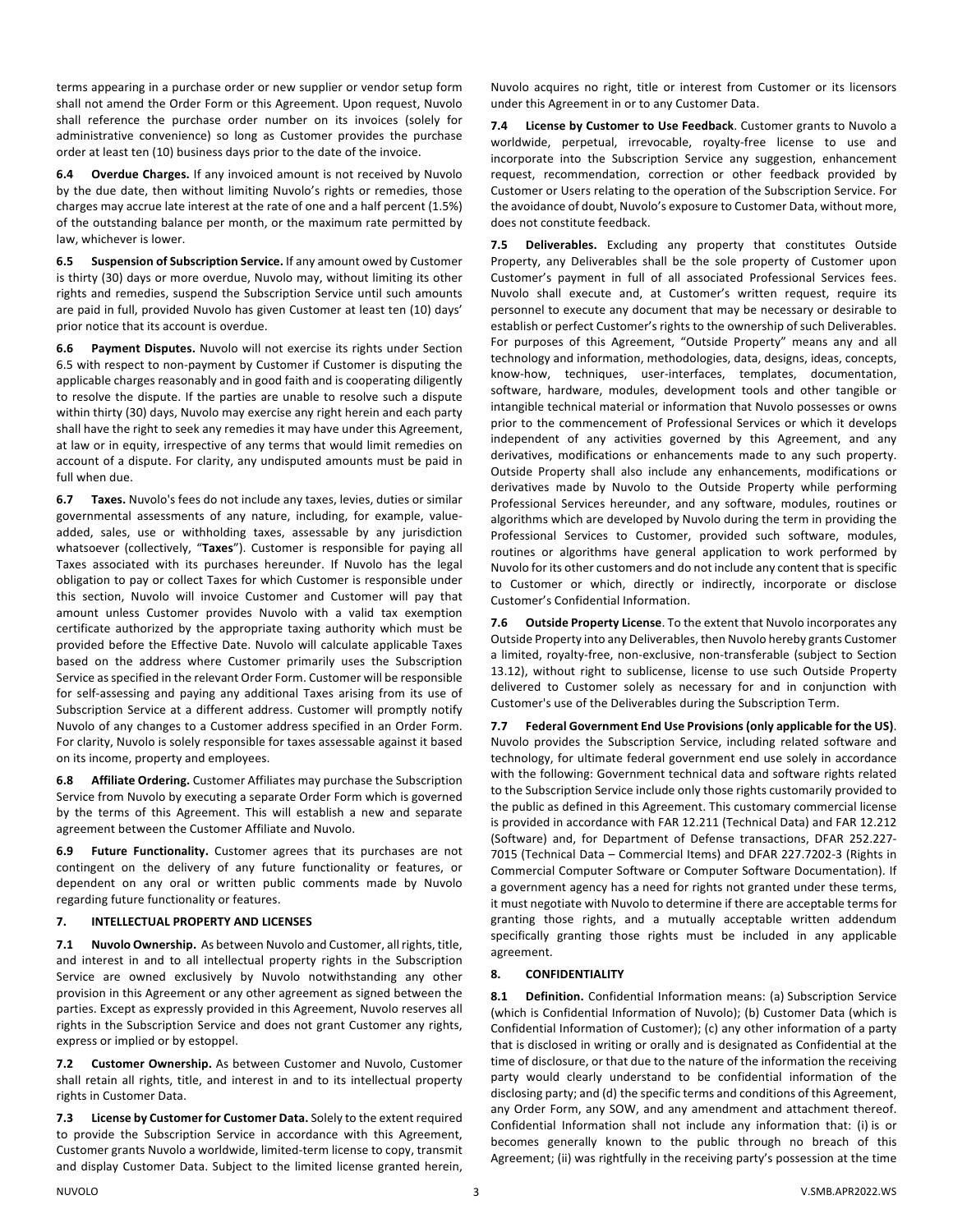of disclosure without restriction on use or disclosure; (iii) is independently developed by the receiving party without use of the disclosing party's Confidential Information; or (iv) was or is rightfully obtained by the receiving party from a third party not under a duty of confidentiality and without restriction on use or disclosure.

**8.2 Obligations.** The recipient of Confidential Information shall: (i) at all times protect it from unauthorized disclosure with the same degree of care that it uses to protect its own confidential information, and in no event less than reasonable care; and (ii) not use it except to the extent necessary to exercise rights or fulfill obligations under this Agreement. Each party shall limit the disclosure of the other party's Confidential Information to those of its employees and contractors with a need to access such Confidential Information for a party's exercise of its rights and obligations under this Agreement, provided that all such employees and contractors are subject to binding disclosure and use restrictions at least as protective as those set forth herein. Each party's obligations set forth in this Section 8.2 shall remain in effect during the term and three (3) years after termination of this Agreement.

**8.3 Required Disclosures.** A party may disclose the disclosing party's Confidential Information to a court or governmental body pursuant to a valid court order, law, subpoena or regulation, provided that the receiving party: (a) promptly notifies the disclosing party of such requirement to the extent advance notice is lawful; and (b) provides reasonable assistance to the disclosing party in any lawful efforts by the disclosing party to resist or limit the disclosure of such Confidential Information.

### **9. REPRESENTATION, WARRANTIES, REMEDIES AND DISCLAIMERS**

**9.1 Nuvolo Representations and Warranties.** Nuvolo represents and warrants that (i) Nuvolo has the legal authority to enter into this Agreement, (ii) the Subscription Service will materially conform to the Documentation, (iii) absent a change to applicable law or regulation, the functionality and security of the Subscription Service will not be materially decreased during a Subscription Term, and (iv) Professional Services will be performed in a competent and workmanlike manner consistent with generally accepted industry standards.

**9.2 Remedies.** For any failure of any Subscription Service or Professional Services to conform to their respective warranties, Nuvolo's liability and Customer's sole and exclusive remedy shall be for Nuvolo, in the case of Customer providing notice of breach of the warranty set forth in Section 9.1 (ii) or (iii), Customer having submited a customer support request to resolve such issue, is for Nuvolo to use commercially reasonable efforts to correct such failure; or, in the case of a breach of the warranty set forth in Section 9.1 (iv) to re-perform the affected Professional Services. If the foregoing remedies are not commercially practicable, Nuvolo may, in its sole discretion, terminate the applicable Order Form or SOW upon providing Customer with written notice thereof, and, as Customer's sole and exclusive remedy, refund to Customer (a) in the case of breach of the warranty set forth in Section 9.1(ii) or (iii), any Subscription Service fees paid by Customer with respect to the unexpired portion of the current Subscription Term for the non-conforming Subscription Service; or (b) in the case of breach of the warranty set forth in Section 9.1(iv), any fees paid by Customer for the portion of Professional Services giving rise to the breach. Notwithstanding the foregoing, this warranty shall not apply to any non-conformity due to a modification of or defect in the Subscription Service that is made by any person other than Nuvolo or a person acting at Nuvolo's direction.

**9.3 Customer Representations and Warrananties.** Customer represents and warrants that (i) it has the legal authority to enter into this Agreement, and (ii) it will use the Services in accordance with the terms and conditions set forth in this Agreement and in compliance with all applicable laws, rules and regulations.

**9.4 Disclaimers.** EXCEPT AS EXPRESSLY PROVIDED HEREIN, NUVOLO MAKES NO WARRANTIES OF ANY KIND, WHETHER EXPRESS, IMPLIED, ORAL OR WRITTEN, STATUTORY OR OTHERWISE, AND NUVOLO HEREBY DISCLAIMS ALL IMPLIED WARRANTIES AND CONDITIONS, INCLUDING, TO THE MAXIMUM EXTENT PERMITTED BY APPLICABLE LAW, ANY WARRANTIES OF MERCHANTABILITY, NON-INFRINGEMENT OR FITNESS FOR ANY

PARTICULAR PURPOSE, OR ANY WARRANTY WITH RESPECT TO THE QUALITY, PERFORMANCE, ACCURACY OR FUNCTIONALITY OF THE SERVICES OR THAT THE SERVICES ARE OR WILL BE ERROR FREE OR WILL ACCOMPLISH ANY PARTICULAR RESULT.

### **10. INDEMNIFICATION**

**10.1 Indemnification by Nuvolo.** Nuvolo shall indemnify, defend and hold harmless Customer, its officers, directors and employees from and against any judgments, settlements and costs directly resulting from any third party suit, claim, action or demand (each a "**Claim**"), to the extent alleging that the Subscription Service infringes any third party patent, copyright or trademark, or misappropriates any third party trade secret; provided that Customer (a) promptly gives Nuvolo written notice of any such Claim; (b) gives Nuvolo sole control of the defense and settlement of such Claim (provided that Nuvolo may not settle any such Claim unless the settlement unconditionally releases Customer of all liability); and (c) provides to Nuvolo all reasonable assistance, at Nuvolo's expense. In the event of a Claim under this Section 10.1 or if Nuvolo reasonably believes the Subscription Service may infringe, Nuvolo may in its sole discretion: (a) contest the Claim; (b) obtain a license for Customer's continued use of the Subscription Service; (c) replace or modify the Subscription Service to avoid infringement, without breaching its warranties hereunder; or (d) terminate Customer's use of the affected Subscription Service and refund any prepaid subscription fees covering the remaining portion of the applicable Subscription Term for the affected Subscription Service after the date of termination. Notwithstanding the foregoing, Nuvolo shall have no obligation to indemnify, defend, or hold Customer harmless from any Claim to the extent it arises from (i) Customer Data, (ii) use by Customer after notice by Nuvolo to discontinue use of all or a portion of the Subscription Service, (iii) use of the Subscription Service by Customer in combination with equipment or software not supplied by Nuvolo where the Subscription Service itself would not be infringing, or (iv) Customer's breach of this Agreement.

**10.2 Indemnification by Customer.** Customer shall indemnify, defend and hold harmless Nuvolo, its officers, directors and employees from and against any Claim to the extent alleging that: Customer Data infringes any third party patent, copyright or trademark, misappropriates any third party trade secret; provided that Nuvolo (a) promptly gives Customer written notice of the Claim; (b) gives Customer sole control of the defense and settlement of the Claim (provided that Customer may not settle any Claim unless the settlement unconditionally releases Nuvolo of all liability); and (c) provides to Customer all reasonable assistance, at Customer's expense.

**10.3 Exclusive Remedy.** This Section 10 states the indemnifying party's sole liability to, and the indemnified party's exclusive remedy against, the other party for any type of claim described in this section.

# **11. LIMITATION OF LIABILITY**

**11.1 Limitation of Liability.** THE TOTAL, CUMULATIVE LIABILITY OF EACH PARTY ARISING OUT OF OR RELATED TO THIS AGREEMENT OR THE SERVICES PROVIDED HEREUNDER WHETHER BASED ON CONTRACT, TORT, PRODUCT LIABILITY OR ANY OTHER LEGAL OR EQUITABLE THEORY, SHALL BE LIMITED TO THE AMOUNTS PAID BY CUSTOMER FOR THE SERVICE GIVING RISE TO THE CLAIM DURING THE TWELVE (12) MONTH PERIOD PRECEDING THE FIRST EVENT GIVING RISE TO LIABILITY. THE EXISTENCE OF MORE THAN ONE CLAIM SHALL NOT ENLARGE THIS LIMIT. THE FOREGOING LIMITATION OF LIABILITY SHALL NOT APPLY TO: (1) CUSTOMER'S OBLIGATION TO PAY FOR THE SERVICES OR TAXES; (2) A PARTY'S OBLIGATIONS UNDER SECTION 10; AND (3) INFRINGEMENT BY A PARTY OF THE OTHER PARTY'S INTELLECTUAL PROPERTY RIGHTS.

**11.2 Exclusions.** NEITHER PARTY SHALL BE LIABLE TO THE OTHER FOR LOST PROFITS OR REVENUES, LOSS OF USE, COVER, SUBSTITUTE GOODS OR SERVICES, OR FOR INCIDENTAL, CONSEQUENTIAL, PUNITIVE, SPECIAL OR EXEMPLARY DAMAGES OR INDIRECT DAMAGES OF ANY TYPE HOWEVER CAUSED, WHETHER BY BREACH OF WARRANTY, BREACH OF CONTRACT, IN TORT OR ANY OTHER LEGAL OR EQUITABLE CAUSE OF ACTION EVEN IF SUCH PARTY HAS BEEN ADVISED OF SUCH DAMAGES IN ADVANCE OR IF SUCH DAMAGES WERE FORESEEABLE. THE FOREGOING EXCLUSIONS SHALL NOT APPLY TO: (1) PAYMENTS TO A THIRD PARTY ARISING FROM A PARTY'S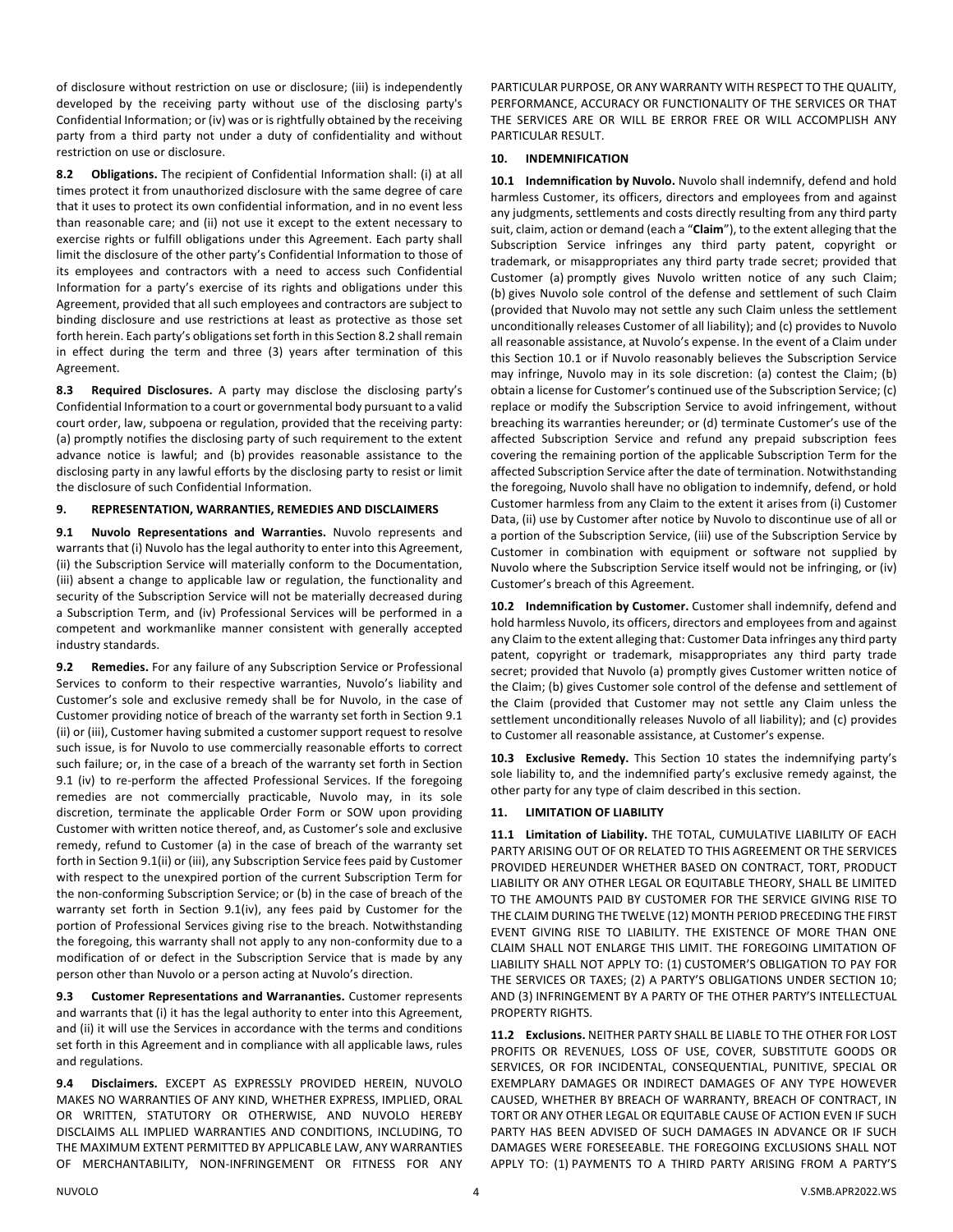OBLIGATIONS UNDER SECTION 10; AND (2) INFRINGEMENT BY A PARTY OF THE OTHER PARTY'S INTELLECTUAL PROPERTY RIGHTS.

## **12. TERM AND TERMINATION**

**12.1 Term of Agreement.** This Agreement commences on the Effective Date and continues until terminated by written agreement of the parties, in accordance with Section 12.3 or there are no Order Forms or SOWs in effect.

**12.2 Renewal of Subscription Service.** Except as otherwise specified in the applicable Order Form, the Subscription Service shall automatically renew for successive periods equal to the most recent Subscription Term set out therein, unless and until terminated by either party in accordance herewith or unless either party provides written notice of non-renewal to the other party at least 30 days prior to the end of the then-current Subscription Term. Nuvolo may increase pricing applicable to the renewal of any then-current Subscription Term by providing Customer with notice thereof, including by email, at least 45 days prior to the end of such term.

**12.3 Termination.** A party may terminate this Agreement for cause if the other party (a) materially breaches this Agreement and fails to cure the breach within 30 days after written notice detailing the breach, or (b) becomes subject of a petition in bankruptcy or other proceeding relating to insolvency, receivership, liquidation or assignment for the benefit of creditors, and such petition or proceeding is not dismissed within 60 days. Professional Services are separately ordered from the Subscription Service and not required for the Subscription Service. A breach with respect to Professional Services shall not by itself constitute a breach with respect to the Subscription Service even if all are enumerated in the same Order Form.

**12.4 Refund or Payment upon Termination.** If Customer terminates this Agreement in accordance with Section 12.3, Nuvolo will refund Customer any prepaid fees covering the remainder of the Subscription Term of the applicable Order Form after the effective date of termination. If Nuvolo terminates this Agreement in accordance with Section 12.3, Customer will immediately pay all unpaid fees for the remainder of the Subscription Term of the applicable Order Form. In no event will termination relieve Customer of its obligation to pay fees payable to Nuvolo for the period prior to the effective date of termination.

**12.5 Customer Data Portability.** Customer may download any and all Customer Data during the Term and may request such data for up to thirty (30) days after the end of the Subscription Term.

**12.6 Surviving Provisions.** Sections 4.3, 6, 7, 8, 9.4, 10, 11, 12.4, 12.5, 12.6 and 13 will survive any termination or expiration of this Agreement.

## **13. GENERAL PROVISIONS**

**13.1 Export Compliance.** The Subscription Service and derivatives thereof may be subject to export laws and regulations of the United States and other jurisdictions. Nuvolo and Customer each represents that it is not named on any U.S. government denied-party list. Customer represents and warrants that it is not located in and will not permit any User to access or use the Subscription Service in a U.S.-embargoed country and is not in violation of any U.S. export law or regulation.

**13.2 Anti-Corruption.** Customer has not received or been offered any illegal or improper bribe, kickback, payment, gift, or thing of value from a Nuvolo employee or agent in connection with this Agreement. Reasonable gifts and entertainment provided in the ordinary course of business do not violate the above restriction. If Customer learns of any violation of the above restriction, it will use reasonable efforts to promptly notify Nuvolo.

**13.3 Publicity and Reference.** Either party may publicly identify the other party as a customer or vendor, as applicable, using the other party's name and logo. Either party may issue a press release announcing Customer's selection of the Subscription Service, the text of which will be subject to the other party's prior written approval, not to be unreasonably withheld or delayed. Customer will use commercially reasonable efforts to act as a sales reference for Nuvolo upon request once per quarter, provided Customer is satisfied with the Subscription Service. Any such use of a party's name or logo shall be subject to the terms of the Agreement, and any trademark usage guidelines that such party may provide the other party.

**13.4 Force Majeure Event.** No party shall be liable or responsible to the other party, nor be deemed to have breached this Agreement, for any failure or delay in fulfilling or performing any term of this Agreement (excluding Customer's failure to pay amounts owed when due), when and to the extent such failure or delay is caused by or results from acts beyond the affected party's reasonable control, including without limitation: strikes, lock-outs or other industrialdisputes, trespassing, sabotage, theft or other criminal acts, failure of energy sources or transport network, acts of God, export bans, sanctions and other government actions, war, terrorism, riot, civil commotion, interference by civil or military authorities, national or international calamity, armed conflict, malicious damage, breakdown of plant or machinery, nuclear, chemical or biological contamination, explosions, collapse of building structures, fires, floods, storms, earthquakes, epidemics or similar events, natural disasters or extreme adverse weather conditions (each a "**Force Majeure Event**"). The party suffering a Force Majeure Event shall use reasonable efforts to mitigate the effects of such Force Majeure Event.

**13.5 Subscription Service Analyses.** Nuvolo may (i) compile statistical and other information related to the performance, operation and use of the Subscription Service and (ii) use, and share data from the Subscription Service for security, product and operations management, to create statistical analyses and other derived data, for research and product development purposes (collectively referred to as "**Subscription Service Analyses**"). Subscription Service Analyses and resulting products and services will not incorporate any information, including Customer Data, in a form that could serve to identify Customer or an individual. Nuvolo retains all intellectual property rights in Subscription Service Analyses.

**13.6 Entire Agreement.** This Agreement is the entire agreement between Nuvolo and Customer regarding the Services and supersedes all prior and contemporaneous agreements, proposals or representations, written or oral, concerning its subject matter. No modification, amendment, or waiver of any provision of this Agreement will be effective unless in writing and signed by the party against whom the modification, amendment or waiver is to be asserted. The parties have expressly requested that this Agreement and all related documents be drafted in English.

**13.7 Relationship of the Parties.** The parties are independent contractors. This Agreement does not create a partnership, franchise, joint venture, agency, fiduciary or employment relationship between the parties.

**13.8 No Third-Party Beneficiaries.** There are no other third-party beneficiaries under this Agreement.

**13.9 Notices.** Except as otherwise specified in this Agreement, all notices related to this Agreement will be in writing to the addresses above and will be effective upon (a) personal delivery, (b) the fifth business day after mailing certified return receipt requested, (c) confirmed delivery by generally recognized international guaranteed overnight delivery service, or (d) except for notices of termination or an indemnifiable claim ("**Legal Notices**"), the day of sending by email. Billing-related notices to Customer will be addressed to the relevant billing contact designated by Customer, and Legal Notices to Customer will be addressed to Customer as set forth above. All other notices to Customer will be addressed to the relevant Subscription Service system administrator designated by Customer.

**13.10 Waiver.** No failure or delay by either party in exercising any right hereunder will constitute a waiver of that right.

**13.11 Severability.** If any provision of this Agreement is held by a court of competent jurisdiction to be contrary to law, the provision will be deemed null and void, with all other provisions of this Agreement remaining in effect.

**13.12 Assignment.** Except as explicitly set forth herein, neither party may assign any right or obligation hereunder, whether by operation of law or otherwise, without the other party's prior written consent (not to be unreasonably withheld); provided, however, either party may assign this Agreement in its entirety, together with all Order Forms and SOWs, without the other party's consent to an Affiliate or in connection with a merger, acquisition, corporate reorganization, or sale of all or substantially all assets.